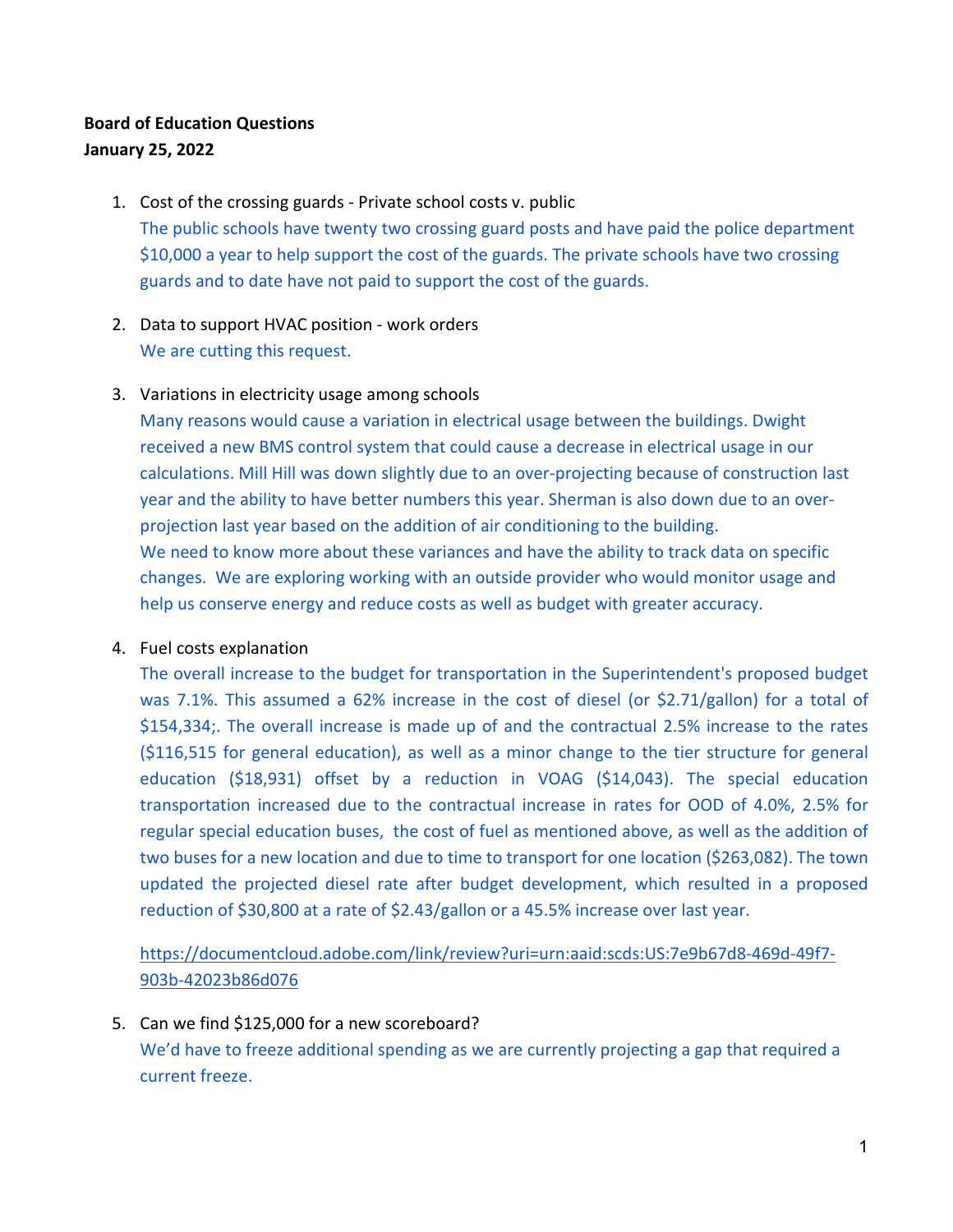- 6. Need an open house date for WFC area districts An open house date still needs to be determined.
- 7. Open Choice based on whose threshold?

This number reflects revenue from open choice students as well as foster home placements. We bill Bridgeport Public Schools for the cost of special education and related services over \$3000 for Open Choice students. For students placed in foster care within Fairfield we bill the nexus district one hundred percent of the cost of special education and related services. Excess cost reimbursement does not apply here since the cost of student services does not exceed 4.5 times the per pupil expenditure.

8. In the options you gave for EdGems the one year is \$31,217 and the 6 year is \$187,302. That is exactly the one year times 6 (meaning no discount for the multi year contract). All the other options provided seem to show a "discount" for multi year agreements. Is that just how EdGems works? It just feels a little off …

According to the EdGems representative, their approach is that the cost is the cost, no matter what the length of time. Some districts pay up front for all six years, some go year-to-year.

9. Second, for Ed gems Option 3 you separate out Math 6, math 7 and pre algebra from pre algebra and pre algebra 7. Could you maybe provide a little detail on why that particular distinction?

Option 3 is not the preferred option, but an approach to reduce the cost of purchasing the EdGems resources while also maintaining a familiar resource in the accelerated program. We would then look to purchase the EdGems resources for the accelerated sequence of courses during the 2022-2023 budget.

10. Can we move up a curriculum area for review?

Business education can be moved forward up one year in the curriculum calendar. The department would work over the summer and fall and present to the BOE in November/December 2022 for implementation in 2023 (September). There are 21 courses that would be reviewed. We would request \$2,500 to complete this process which was not accounted for in the proposal.